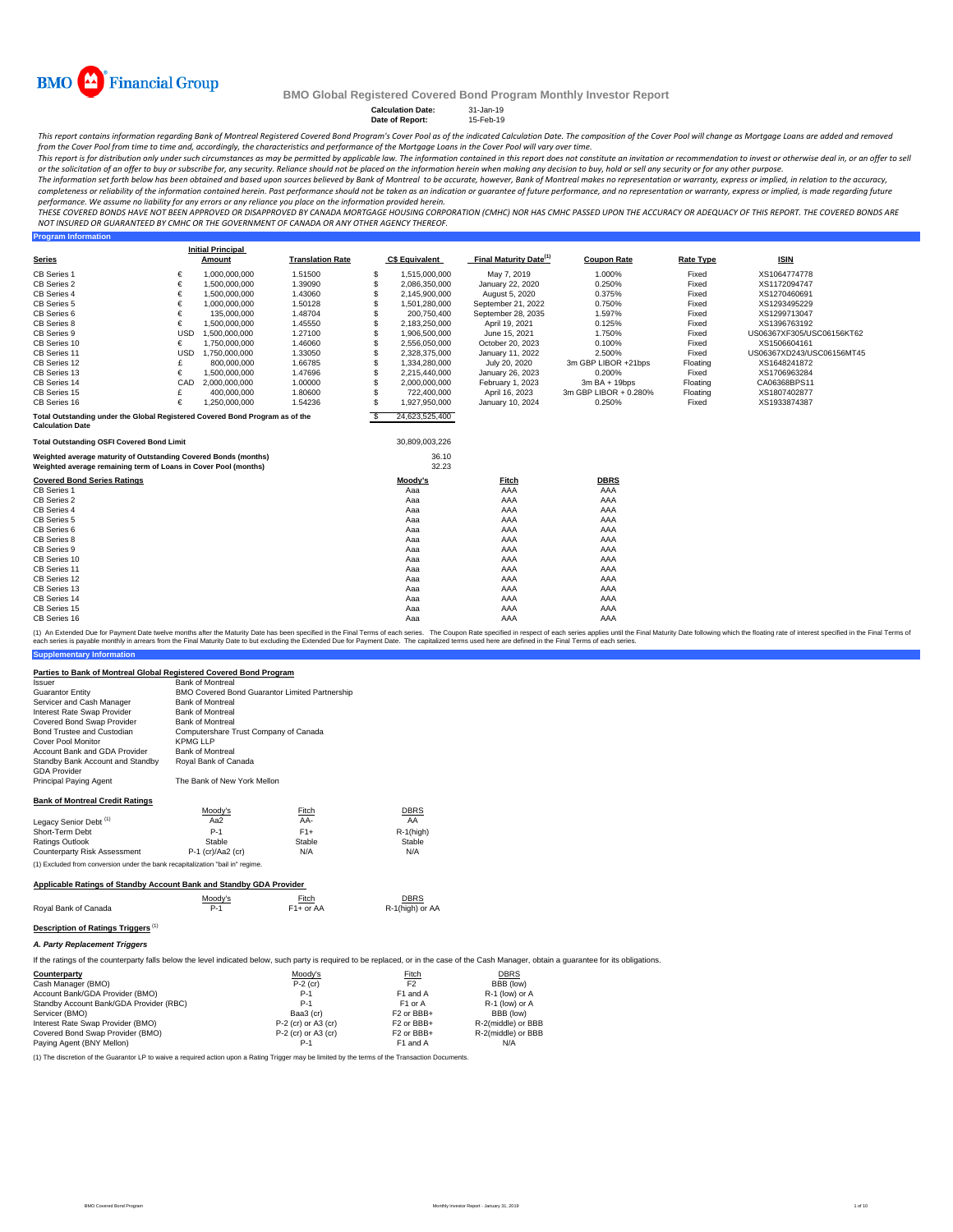

|                                                                                                                                                                                                                                                                                                                       |         | <b>Calculation Date:</b><br>Date of Report: | $31 - Jan - 19$<br>15-Feb-19 |
|-----------------------------------------------------------------------------------------------------------------------------------------------------------------------------------------------------------------------------------------------------------------------------------------------------------------------|---------|---------------------------------------------|------------------------------|
| <b>B. Summary of Specific Rating Trigger Actions</b>                                                                                                                                                                                                                                                                  |         |                                             |                              |
| I) The following actions are required if the Cash Manager (BMO) undergoes a downgrade below the stipulated rating:                                                                                                                                                                                                    |         |                                             |                              |
|                                                                                                                                                                                                                                                                                                                       | Moody's | Fitch                                       | <b>DBRS</b>                  |
| a) The Servicer will be required to direct amounts received directly<br>into the GDA Account (or Standby GDA Account if applicable)<br>within 2 Canadian business days and the Cash Manager shall<br>immediately remit any funds held at such time for or on behalf of<br>the Guarantor directly into the GDA Account | $P-1$   | F <sub>1</sub> or A                         | R-1(low) or BBB              |
| II) The following actions are required if the Servicer (BMO) undergoes a downgrade below the stipulated rating:                                                                                                                                                                                                       |         |                                             |                              |
| a) The Servicer will be required to direct amounts received to the                                                                                                                                                                                                                                                    | Moodv's | Fitch                                       | <b>DBRS</b>                  |

|                                                                    | Moody's    | Fitch               | <b>DBRS</b><br><u> The Communication of the Communication of the Communication of the Communication of the Communication of the Communication of the Communication of the Communication of the Communication of the Communication of the Commun</u> |
|--------------------------------------------------------------------|------------|---------------------|-----------------------------------------------------------------------------------------------------------------------------------------------------------------------------------------------------------------------------------------------------|
| a) The Servicer will be required to direct amounts received to the |            |                     |                                                                                                                                                                                                                                                     |
| Cash Manager, or GDA as applicable                                 | $P-1$ (cr) | F <sub>1</sub> or A | BBB(low)                                                                                                                                                                                                                                            |

III) The Swap Provider is required to transfer credit support or transfer all of its rights and obligations to a replacement third party, or to obtain a<br>guarantee of its rights and obligations from a third party, if the Sw

|                                | $Modv's^{(3)}$        | Fitch               | <b>DBRS</b>    |
|--------------------------------|-----------------------|---------------------|----------------|
| a) Interest Rate Swap Provider | $P-1$ (cr) or A2 (cr) | F <sub>1</sub> or A | R-1 (low) or A |
| b) Covered Bond Swap Provider  | $P-1$ (cr) or A2 (cr) | F1 or A             | R-1 (low) or A |

IV) The following actions are required if the Issuer (BMO) undergoes a downgrade below the stipulated rating:

| a) Mandatory repayment of the Demand Loan                                                                                                                                                                                   | Moody's<br>N/A | Fitch<br>F <sub>2</sub> or BBB+ | <b>DBRS</b><br>N/A |
|-----------------------------------------------------------------------------------------------------------------------------------------------------------------------------------------------------------------------------|----------------|---------------------------------|--------------------|
| b) Cashflows will be exchanged under the Covered Bond Swap<br>Agreement (to the extent not already taking place)                                                                                                            | Baa1           | BBB+                            | BBB (high)         |
| c) Transfer of title to Loans to Guarantor <sup>(4)</sup>                                                                                                                                                                   | A <sub>3</sub> | BBB-                            | BBB (low)          |
| <b>Events of Defaults &amp; Test Compliance</b><br>Asset Coverage Test (C\$ Equivalent of Outstanding<br>Covered Bond < Adjusted Aggregate Asset Amount)<br><b>Issuer Event of Default</b><br>Guarantor LP Event of Default |                | Pass<br>No.<br>No               |                    |

(3) If no short term rating exists, then A1

(4) The transfer of registered tilte to the Loans to the Guarantor may be deferred if (A) satistadoy assurances are provided to the Guarantor and the Bond Trustee by the Odifice of the System Trustee in the performance of

#### **Pre-Maturity Test** *(Applicable to Hard Bullet Covered Bonds)*

| <i><b>I ADDIICADIE IU FAIU DUIIEI COVEIEU DUIIUSI</b></i> |         |                         |                                            |
|-----------------------------------------------------------|---------|-------------------------|--------------------------------------------|
| <b>Pre-Maturity Required Ratings</b>                      | Moodv's | Fitch<br>E <sub>4</sub> | DBRS <sup>(1)</sup><br>A (high) or A (low) |

Following a breach of the Pre-Maturity test in respect of a Series of Hard Bullet Covered Bonds, and unless the Pre-Maturity Liquidity Ledger is otherwise funded from the other sources, the Partnership<br>shall offer to sell

(1) In the case of DBRS, if Final Maturity Date is within six months of the Pre-Maturity Test Date, then A(high), otherwise A(low).

| <b>Reserve Fund</b>                                                           |            |                     |                       |
|-------------------------------------------------------------------------------|------------|---------------------|-----------------------|
|                                                                               | Moody's    | Fitch               | <b>DBRS</b>           |
| <b>Reserve Fund Required Amount Ratings</b>                                   | $P-1$ (cr) | F <sub>1</sub> or A | R-1 (Low) and A (low) |
| Are the ratings of the Issuer below the Reserve Fund Required Amount Ratings? |            | No                  |                       |

If the ratings of the Issuer fall below the Reserve Fund Required Amount Ratings, then the Guarantor shall credit or cause to be credited to the Reserve Fund funds up to an amount equal to the Reserve<br>Fund Required Amount.

Reserve Fund Required Amount: Nil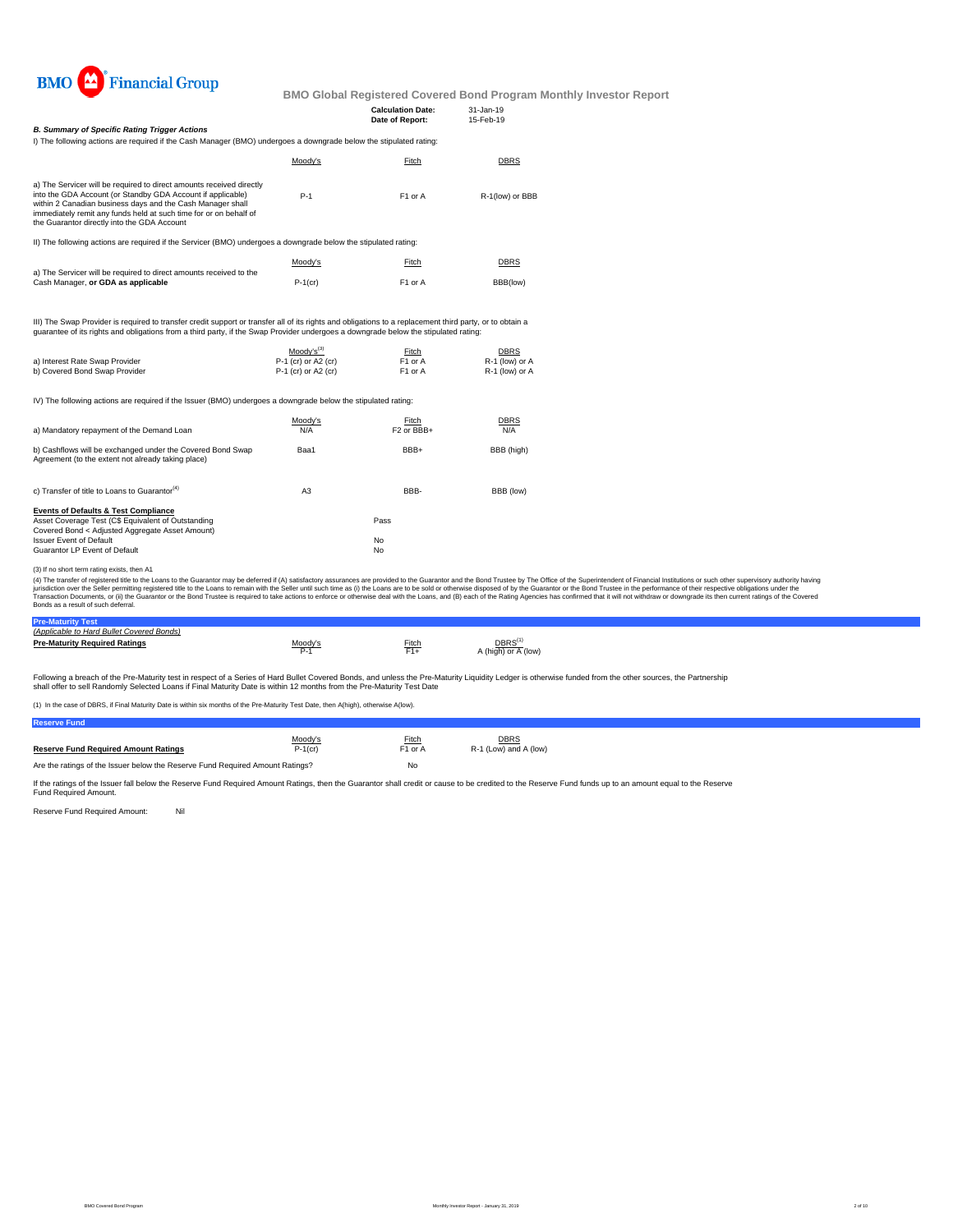

|                                                                                                                                                                                                                              | <b>Calculation Date:</b><br>Date of Report: | 31-Jan-19<br>15-Feb-19                          |                |                |  |  |
|------------------------------------------------------------------------------------------------------------------------------------------------------------------------------------------------------------------------------|---------------------------------------------|-------------------------------------------------|----------------|----------------|--|--|
| <b>Asset Coverage Test</b>                                                                                                                                                                                                   |                                             |                                                 |                |                |  |  |
| C\$ Equivalent of Outstanding Covered Bonds                                                                                                                                                                                  | 24,623,525,400                              |                                                 |                |                |  |  |
| $A^{(1)}$ = Lesser of (i) Sum of LTV adjusted outstanding principal balance and (ii) Sum of<br>Asset percentage adjusted outstanding principal balance                                                                       | 29,498,659,605                              |                                                 | A (i)          | 31,549,368,561 |  |  |
| B = Principal receipts not applied                                                                                                                                                                                           | ۰                                           |                                                 | A (ii)         | 29,498,659,605 |  |  |
| $C =$ Cash capital contributions<br>$D =$ Substitution assets<br>$E =$ (i) Reserve fund balance<br>(ii) Pre - Maturity liquidity ledger balance<br>$F =$ Negative carry factor calculation<br>Total: $A + B + C + D + E - F$ | $\sim$<br>۰<br>29,498,659,605               | Asset Percentage<br>Maximum Asset<br>Percentage | 93.5%<br>95.0% |                |  |  |
| <b>Asset Coverage Test Pass/Fail</b>                                                                                                                                                                                         | Pass                                        |                                                 |                |                |  |  |
| <b>Regulatory OC Minimum</b>                                                                                                                                                                                                 | 103%                                        |                                                 |                |                |  |  |
| Level of Overcollateralization <sup>(2)</sup>                                                                                                                                                                                | 107%                                        |                                                 |                |                |  |  |

(1) Market Value as determined by adjusting, not less than quarterly, the Original Market Value utilizing the Indexation Methodology (see Appendix for details) for subsequent price developments.

(2) Per Section 4.3.8 of the CMHC Guide, (A) the lesser of (i) the total amount of cover pool collateral and (ii) the amount of cover pool collateral required to collateralize the covered bonds outstanding and ensure the A

| <b>Valuation Calculation</b>                                                                                                                                                                                                   |                |        |                |  |
|--------------------------------------------------------------------------------------------------------------------------------------------------------------------------------------------------------------------------------|----------------|--------|----------------|--|
| <b>Trading Value of Covered Bonds</b>                                                                                                                                                                                          | 24.619.742.550 |        |                |  |
| $A =$ Lesser of i) Present value of outstanding loan balance of Performing Eligible Loans <sup>(1)</sup><br>and ii) 80% of Market Value <sup>(2)</sup> of properties securing Performing Eligible Loans, net of<br>adjustments | 31.245.961.938 | A (i)  | 31.245.961.938 |  |
| $B =$ Principal receipts up to calculation date not otherwise applied                                                                                                                                                          |                | A (ii) | 57.160.729.282 |  |
| $C = Cash$ capital contributions                                                                                                                                                                                               |                |        |                |  |
| D = Trading Value of any Substitute Assets                                                                                                                                                                                     |                |        |                |  |
| $E =$ (i) Reserve Fund Balance, if applicable                                                                                                                                                                                  |                |        |                |  |
| (ii) Pre - Maturity liquidity ledger balance                                                                                                                                                                                   |                |        |                |  |
| F = Trading Value of Swap Collateral                                                                                                                                                                                           |                |        |                |  |
| Total: $A + B + C + D + E + F$                                                                                                                                                                                                 | 31.245.961.938 |        |                |  |

(1) Present value of expected future cash flows of Loans using current market interest rates offered to BMO clients. The effective weighted average rate used for discounting is 3.53%.<br>(2) Market Value as determined by adju

| <b>Intercompany Loan Balance</b>       |                                  |                                                        |
|----------------------------------------|----------------------------------|--------------------------------------------------------|
| Guarantee Loan<br>Demand Loan<br>Total |                                  | 26,376,980,392<br>S<br>5,137,615,533<br>31,514,595,925 |
| <b>Cover Pool Losses</b>               |                                  |                                                        |
| Period end                             | <b>Write Off Amounts</b>         | <b>Loss Percentage (Annualized)</b>                    |
| January 31, 2019                       | \$115,394                        | 0.00%                                                  |
| <b>Cover Pool Flow of Funds</b>        |                                  |                                                        |
|                                        | <b>Current Month</b>             | Previous Month                                         |
| <b>Cash Inflows</b>                    |                                  |                                                        |
| Principal receipts                     | 390,904,021                      | 430,788,509                                            |
| Proceeds for sale of Loans             |                                  |                                                        |
| <b>Revenue Receipts</b>                | 77,707,661                       | 82,176,563                                             |
| Swap Receipts                          | 14,232,249                       | 8,795,869                                              |
| Cash Capital Contribution              |                                  |                                                        |
| Advances of Intercompany Loans         |                                  | ٠                                                      |
| Guarantee Fee                          | 7,352,914                        | ٠                                                      |
| <b>Cash Outflows</b>                   |                                  |                                                        |
| Swap Payment                           |                                  |                                                        |
| Intercompany Loan interest             | (59, 589, 412)                   | (52, 833, 193)                                         |
| Intercompany Loan principal            | $(390, 904, 021)$ <sup>(1)</sup> | (430, 788, 509)                                        |
| Intercompany Loan repayment            |                                  |                                                        |
| Mortgage Top-up Settlement             |                                  | ٠                                                      |
| Misc Partnership Expenses              | (19,044)                         | (107)                                                  |
| Profit Distribution to Partners        |                                  |                                                        |
| Net inflows/(outflows)                 | 39,684,368                       | 38,139,133                                             |

## (1) Includes cash settlement of \$ 390,904,021.00 to occur on February 19, 2019.

| <b>Cover Pool - Summary Statistics</b>       |                         |               |
|----------------------------------------------|-------------------------|---------------|
| Asset Type                                   | Mortgages               |               |
| Previous Month Ending Balance                | \$<br>31.990.205.655    |               |
| Aggregate Outstanding Balance                | \$<br>31.599.275.625    |               |
| Number of Loans                              | 118.991                 |               |
| Average Loan Size                            | \$<br>265.560           |               |
| Number of Primary Borrowers                  | 117.434                 |               |
| Number of Properties                         | 118.991                 |               |
|                                              | Original <sup>(1)</sup> | Indexed $(2)$ |
| Weighted Average Current Loan to Value (LTV) | 61.77%                  | 52.95%        |
| Weighted Average Authorized LTV              | 69.49%                  | 58.89%        |
| Weighted Average Original LTV                | 69.49%                  |               |
| Weighted Average Seasoning                   | 21.76 (Months)          |               |
| Weighted Average Coupon                      | 2.93%                   |               |
| Weighted Average Original Term               | 53.99 (Months)          |               |
| Weighted Average Remaining Term              | 32.23 (Months)          |               |
| <b>Substitution Assets</b>                   | Nil                     |               |

(1) Value as most recently determined or assessed in accordance with the underwriting policies (whether upon origination or renewal of the Eligible Loan or subsequently thereto).

Value as incorrection documents of documents in the children as the children of the United States of the Indexation Methodology (see Appendix for details) for subsequent price developments.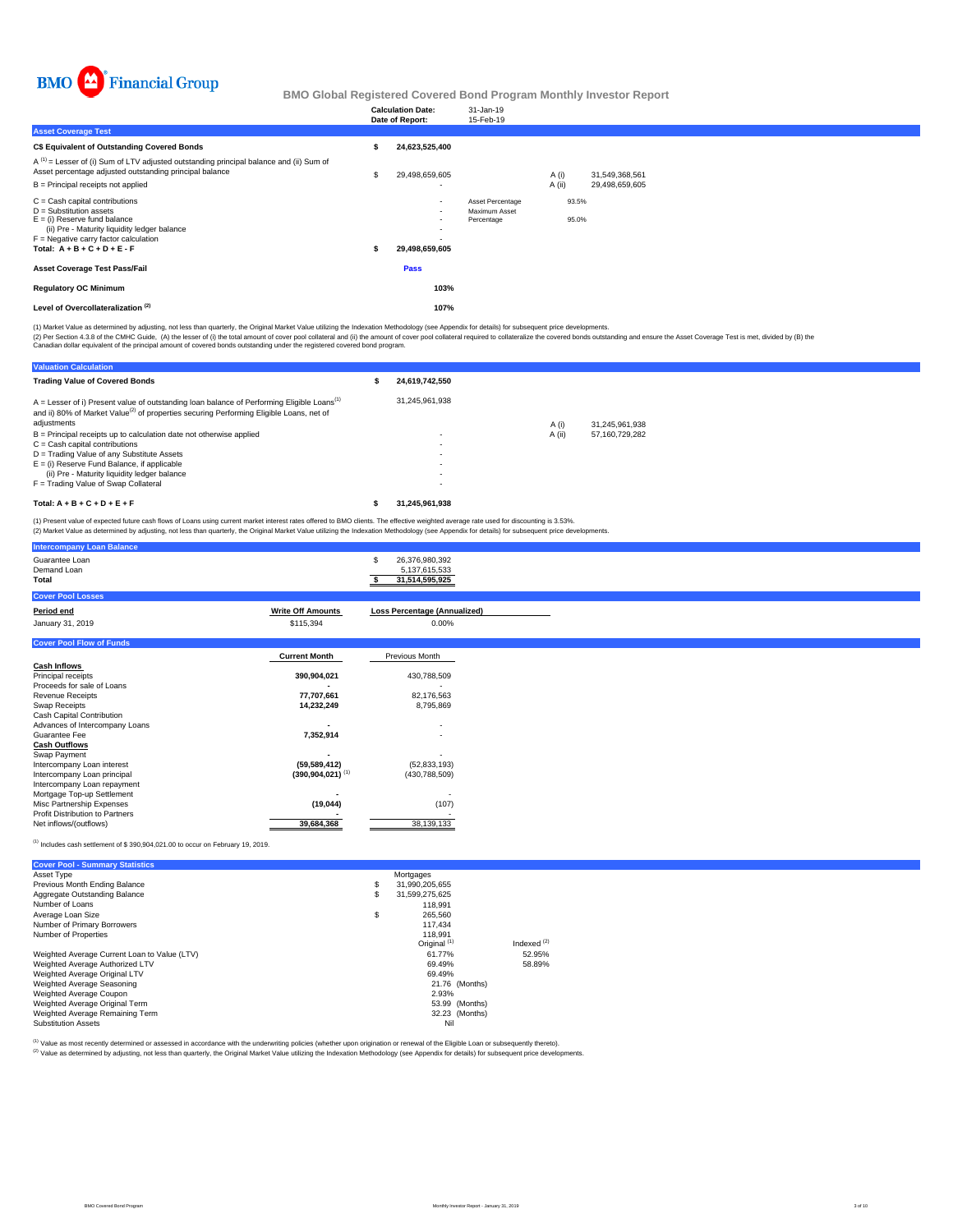

|                                              | <b>Calculation Date:</b><br>Date of Report: | 31-Jan-19<br>15-Feb-19 |                          |            |  |
|----------------------------------------------|---------------------------------------------|------------------------|--------------------------|------------|--|
| <b>Cover Pool - Delinquency Distribution</b> |                                             |                        |                          |            |  |
| <b>Aging Summary</b>                         | Number of Loans                             | Percentage             | <b>Principal Balance</b> | Percentage |  |
| Current and less than 30 days past due       | 118,307                                     | 99.43                  | 31,441,703,738           | 99.50      |  |
| 30 - 59 days past due                        | 319                                         | 0.27                   | 73.770.095               | 0.23       |  |
| 60 - 89 days past due                        | 117                                         | 0.10                   | 33,894,729               | 0.11       |  |
| 90 or more days past due                     | 248                                         | 0.21                   | 49.907.064               | 0.16       |  |
| <b>Grand Total</b>                           | 118,991                                     | 100.00                 | 31,599,275,625           | 100.00     |  |
|                                              |                                             |                        |                          |            |  |
| <b>Cover Pool - Provincial Distribution</b>  |                                             |                        |                          |            |  |
|                                              |                                             |                        |                          |            |  |
| <b>Province</b>                              | Number of Loans                             | Percentage             | <b>Principal Balance</b> | Percentage |  |
| Alberta                                      | 14,194                                      | 11.93                  | 3,529,483,659            | 11.17      |  |
| <b>British Columbia</b>                      | 17,669                                      | 14.85                  | 6,121,266,486            | 19.37      |  |
| Manitoba                                     | 1,659                                       | 1.39                   | 296,489,102              | 0.94       |  |
| <b>New Brunswick</b>                         | 1,932                                       | 1.62                   | 246,792,489              | 0.78       |  |
| Newfoundland                                 | 3,252                                       | 2.73                   | 523,568,377              | 1.66       |  |
| Northwest Territories & Nunavut              | 101                                         | 0.08                   | 20,514,618               | 0.06       |  |
| Nova Scotia                                  | 3,553                                       | 2.99                   | 603,227,944              | 1.91       |  |
| Ontario                                      | 54,233                                      | 45.58                  | 15,900,230,356           | 50.32      |  |
| Prince Edward Island                         | 588                                         | 0.49                   | 84,859,224               | 0.27       |  |
| Quebec                                       | 19,403                                      | 16.31                  | 3,796,018,819            | 12.01      |  |
| Saskatchewan                                 | 2,308                                       | 1.94                   | 457,473,011              | 1.45       |  |
| <b>Yukon Territories</b>                     | 99                                          | 0.08                   | 19,351,540               | 0.06       |  |
| <b>Grand Total</b>                           | 118,991                                     | 100.00                 | 31,599,275,625           | 100.00     |  |
|                                              |                                             |                        |                          |            |  |

| <b>Credit Score</b> | <b>Number of Loans</b> | Percentage | <b>Principal Balance</b> | Percentage |
|---------------------|------------------------|------------|--------------------------|------------|
| Score Unavailable   | 1.397                  | 1.17       | 279.524.401              | 0.88       |
| Less than 600       | 1.899                  | 1.60       | 422.726.242              | 1.34       |
| $600 - 650$         | 3.784                  | 3.18       | 954.761.532              | 3.02       |
| 651 - 700           | 9,242                  | 7.77       | 2.503.737.009            | 7.92       |
| 701 - 750           | 17.020                 | 14.30      | 4.810.784.230            | 15.22      |
| 751 - 800           | 21.712                 | 18.25      | 6.193.848.255            | 19.60      |
| 801 and Above       | 63.937                 | 53.73      | 16.433.893.956           | 52.01      |
| <b>Grand Total</b>  | 118.991                | 100.00     | 31.599.275.625           | 100.00     |

| <b>Cover Pool - Rate Type Distribution</b>           |                        |            |                          |            |
|------------------------------------------------------|------------------------|------------|--------------------------|------------|
| <b>Rate Type</b>                                     | <b>Number of Loans</b> | Percentage | <b>Principal Balance</b> | Percentage |
| Fixed                                                | 93,260                 | 78.38      | 23,750,101,479           | 75.16      |
| Variable                                             | 25,731                 | 21.62      | 7,849,174,146            | 24.84      |
| <b>Grand Total</b>                                   | 118.991                | 100.00     | 31,599,275,625           | 100.00     |
|                                                      |                        |            |                          |            |
| <b>Cover Pool - Mortgage Asset Type Distribution</b> |                        |            |                          |            |
| <b>Mortgage Asset Type</b>                           | <b>Number of Loans</b> | Percentage | <b>Principal Balance</b> | Percentage |
| <b>Conventional Amortizing Mortgages</b>             | 118.991                | 100.00     | 31,599,275,625           | 100.00     |
|                                                      |                        | 100.00     | 31,599,275,625           | 100.00     |
| <b>Grand Total</b>                                   | 118,991                |            |                          |            |
|                                                      |                        |            |                          |            |
| <b>Cover Pool - Occupancy Type Distribution</b>      |                        |            |                          |            |

| <b>Occupancy Type</b> | <b>Number of Loans</b> | Percentage | <b>Principal Balance</b> |                | Percentage |
|-----------------------|------------------------|------------|--------------------------|----------------|------------|
| Owner Occupied        | 92.381                 | 77.64      |                          | 25.723.874.734 | 81.41      |
| Non-Owner Occupied    | 26,610                 | 22.36      |                          | 5.875.400.891  | 18.59      |
| <b>Grand Total</b>    | 118.991                | 100.00     |                          | 31.599.275.625 | 100.00     |
|                       |                        |            |                          |                |            |

| <b>Cover Pool - Mortgage Rate Distribution</b> |
|------------------------------------------------|
|------------------------------------------------|

**Covert Propie - Credit Score Distribution** 

| Mortgage Rate (%)  | <b>Number of Loans</b> | Percentage | <b>Principal Balance</b> |                | Percentage |
|--------------------|------------------------|------------|--------------------------|----------------|------------|
| Less than 1.00     | 6                      | 0.01       |                          | 1,064,355      | 0.00       |
| $1.00 - 3.99$      | 117.179                | 98.48      | ä.                       | 31,256,145,858 | 98.91      |
| $4.00 - 4.49$      | 256                    | 0.22       | £.                       | 49.610.611     | 0.16       |
| $4.50 - 4.99$      | 488                    | 0.41       | S                        | 94.365.007     | 0.30       |
| $5.00 - 5.49$      | 768                    | 0.65       | \$                       | 149.652.309    | 0.47       |
| $5.50 - 5.99$      | $\overline{2}$         | 0.00       | \$                       | 310.187        | 0.00       |
| $6.00 - 6.49$      |                        |            |                          | $\sim$         |            |
| $6.50 - 6.99$      | 3                      | 0.00       |                          | 41.479         | 0.00       |
| $7.00 - 7.49$      | 289                    | 0.24       |                          | 48,085,818     | 0.15       |
| $7.50 - 7.99$      |                        |            |                          |                |            |
| 8.00 and Above     |                        |            |                          |                |            |
| <b>Grand Total</b> | 118,991                | 100.00     |                          | 31,599,275,625 | 100.00     |
|                    |                        |            |                          |                |            |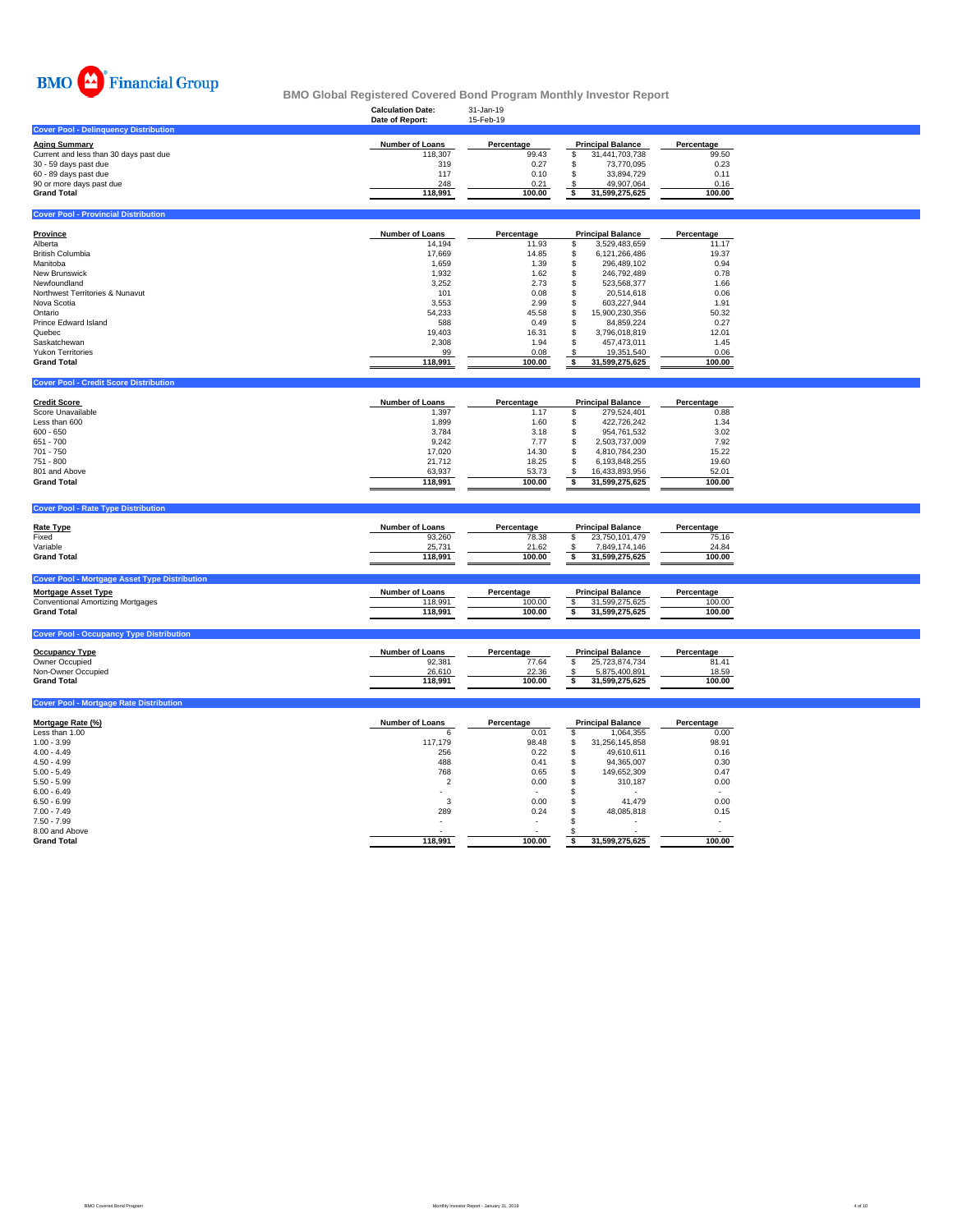

# **Calculation Date:** 31-Jan-19 **BMO Global Registered Covered Bond Program Monthly Investor Report**

|                                           | Date of Report:        | 15-Feb-19  |                          |            |
|-------------------------------------------|------------------------|------------|--------------------------|------------|
| Cover Pool - Indexed LTV Distribution (1) |                        |            |                          |            |
| Indexed LTV (%)                           | <b>Number of Loans</b> | Percentage | <b>Principal Balance</b> | Percentage |
| 20.00 and Below                           | 12,594                 | 10.58      | 1,095,076,558            | 3.47       |
| $20.01 - 25.00$                           | 4,786                  | 4.02       | 802,893,465              | 2.54       |
| 25.01 - 30.00                             | 5.708                  | 4.80       | 1.236.123.405            | 3.91       |
| $30.01 - 35.00$                           | 7,540                  | 6.34       | 1.982.794.880            | 6.27       |
| $35.01 - 40.00$                           | 9,086                  | 7.64       | 2,425,211,151            | 7.67       |
| $40.01 - 45.00$                           | 10,638                 | 8.94       | 2.798.605.419            | 8.86       |
| $45.01 - 50.00$                           | 10.617                 | 8.92       | 3.003.985.557            | 9.51       |
| $50.01 - 55.00$                           | 10.375                 | 8.72       | 2,961,652,906            | 9.37       |
| $55.01 - 60.00$                           | 10.141                 | 8.52       | 2.959.739.566            | 9.37       |
| $60.01 - 65.00$                           | 9,543                  | 8.02       | 2,942,319,653            | 9.31       |
| 65.01 - 70.00                             | 10,805                 | 9.08       | 3,399,235,197            | 10.76      |
| 70.01 - 75.00                             | 8,611                  | 7.24       | 2,874,881,673            | 9.10       |
| 75.01 - 80.00                             | 8,547                  | 7.18       | 3,116,756,192            | 9.86       |
| 80.01 and Above                           |                        |            |                          |            |
| <b>Grand Total</b>                        | 118,991                | 100.00     | 31.599.275.625           | 100.00     |

<sup>(1)</sup> Value as determined by adjusting, not less than quarterly, the Original Market Value utilizing the Indexation Methodology (see Appendix for details) for subsequent price developments.

| <b>Cover Pool - Remaining Term Distribution</b> |                        |            |                          |            |
|-------------------------------------------------|------------------------|------------|--------------------------|------------|
| <b>Months to Maturity</b>                       | <b>Number of Loans</b> | Percentage | <b>Principal Balance</b> | Percentage |
| Less than 12                                    | 18.703                 | 15.72      | 4.512.774.034            | 14.28      |
| $12 - 17$                                       | 10.647                 | 8.95       | 2.649.581.462            | 8.38       |
| $18 - 24$                                       | 16.374                 | 13.76      | 4.046.995.004            | 12.81      |
| $25 - 30$                                       | 10.260                 | 8.62       | 2.408.521.181            | 7.62       |
| $31 - 36$                                       | 14.319                 | 12.03      | 3.630.214.540            | 11.49      |
| $37 - 42$                                       | 14.357                 | 12.07      | 3.859.954.334            | 12.22      |
| $43 - 48$                                       | 15.727                 | 13.22      | 4.667.183.331            | 14.77      |
| $49 - 54$                                       | 13,218                 | 11.11      | 4.292.727.244            | 13.58      |
| $55 - 60$                                       | 5.034                  | 4.23       | 1.456.206.587            | 4.61       |
| $61 - 63$                                       |                        | 0.00       | 755.030                  | 0.00       |
| 72 and Above                                    | 348                    | 0.29       | 74.362.878               | 0.24       |
| <b>Grand Total</b>                              | 118,991                | 100.00     | 31,599,275,625           | 100.00     |

| <b>Remaining Principal Balance (C\$)</b> | <b>Number of Loans</b> | Percentage | <b>Principal Balance</b> |                | Percentage |
|------------------------------------------|------------------------|------------|--------------------------|----------------|------------|
| 99,999 and Below                         | 19,995                 | 16.80      |                          | 1,232,138,871  | 3.90       |
| 100.000 - 199.999                        | 35,373                 | 29.73      |                          | 5,341,071,517  | 16.90      |
| 200.000 - 299.999                        | 27,577                 | 23.18      |                          | 6.787.239.641  | 21.48      |
| 300.000 - 399.999                        | 15,325                 | 12.88      |                          | 5.289.049.154  | 16.74      |
| 400.000 - 499.999                        | 8.493                  | 7.14       | S                        | 3.787.665.662  | 11.99      |
| 500.000 - 599.999                        | 4,687                  | 3.94       |                          | 2,552,236,659  | 8.08       |
| 600.000 - 699.999                        | 2,639                  | 2.22       |                          | 1.705.546.667  | 5.40       |
| 700.000 - 799.999                        | 1,520                  | 1.28       |                          | 1.134.504.981  | 3.59       |
| 800.000 - 899.999                        | 979                    | 0.82       |                          | 829.901.511    | 2.63       |
| 900.000 - 999.999                        | 726                    | 0.61       |                          | 688.981.814    | 2.18       |
| 1.000.000 - 1.499.999                    | 1,309                  | 1.10       |                          | .563.071.381   | 4.95       |
| 1.500.000 - 2.000.000                    | 271                    | 0.23       |                          | 460.467.009    | 1.46       |
| 2,000,000 - 3,000,000                    | 97                     | 0.08       |                          | 227.400.758    | 0.72       |
| 3,000,000 and Above                      |                        | ٠          |                          |                | $\sim$     |
|                                          | 118,991                | 100.00     |                          | 31,599,275,625 | 100.00     |

| <b>Cover Pool - Property Type Distribution</b> |                 |            |                          |                |            |  |
|------------------------------------------------|-----------------|------------|--------------------------|----------------|------------|--|
| <b>Property Type</b>                           | Number of Loans | Percentage | <b>Principal Balance</b> |                | Percentage |  |
| Condominium                                    | 24.306          | 20.43      |                          | 4.988.679.120  | 15.79      |  |
| Multi-Residential                              | 5.981           | 5.03       |                          | 1.511.888.699  | 4.78       |  |
| Single Family                                  | 79.711          | 66.99      |                          | 22.721.004.824 | 71.90      |  |
| Townhouse                                      | 8,993           | 7.56       |                          | 2.377.702.982  | 7.52       |  |
| <b>Grand Total</b>                             | 118.991         | 100.00     |                          | 31.599.275.625 | 100.00     |  |

*Note: Percentages and totals in the above tables may not add exactly due to rounding.*

# **Cover Pool - Indexed LTV and Delinquency Distribution by Provine**

|                     |                 | <b>Aging Summary</b> |                                    |  |               |    |               |     |               |  |               |  |  |  |
|---------------------|-----------------|----------------------|------------------------------------|--|---------------|----|---------------|-----|---------------|--|---------------|--|--|--|
|                     |                 |                      | <b>Current and</b><br>less than 30 |  | 30 to 59      |    | 60 to 89      |     | 90 or more    |  |               |  |  |  |
| Province<br>Alberta | Indexed LTV (%) |                      | days past due                      |  | days past due |    | days past due |     | days past due |  | Total         |  |  |  |
|                     | 20.00 and Below |                      | 75.374.615                         |  | 62,325        |    | 75.084        |     |               |  | 75.512.024    |  |  |  |
|                     | $20.01 - 25$    |                      | 55.396.861                         |  | 270.110       |    |               |     | 232.547       |  | 55,899,518    |  |  |  |
|                     | $25.01 - 30$    |                      | 71.878.379                         |  | 147.455       |    | 353.480       |     | 353,884       |  | 72.733.198    |  |  |  |
|                     | $30.01 - 35$    |                      | 98.215.095                         |  | 96.098        |    |               |     | 446.594       |  | 98.757.787    |  |  |  |
|                     | $35.01 - 40$    |                      | 139.044.047                        |  | 549,314       |    | 82,755        |     | 639,698       |  | 140.315.813   |  |  |  |
|                     | $40.01 - 45$    |                      | 180.477.566                        |  |               |    | 464.511       |     | 565,186       |  | 181.507.263   |  |  |  |
|                     | $45.01 - 50$    |                      | 207.905.932                        |  | 559.130       |    | 150,816       |     | 1.201.063     |  | 209.816.941   |  |  |  |
|                     | $50.01 - 55$    |                      | 301.637.155                        |  | 735,732       |    | 1,374,917     |     | 1,205,281     |  | 304,953,085   |  |  |  |
|                     | $55.01 - 60$    |                      | 402.044.212                        |  | 702.377       |    | 275.017       |     | 839.240       |  | 403.860.846   |  |  |  |
|                     | $60.01 - 65$    |                      | 380.066.106                        |  | 1.047.788     |    |               |     | 1.575.325     |  | 382.689.219   |  |  |  |
|                     | $65.01 - 70$    |                      | 409.955.125                        |  | 1.144.467     |    | 201.329       |     | 536.020       |  | 411.836.942   |  |  |  |
|                     | $70.01 - 75$    |                      | 595.798.701                        |  | 2.147.005     |    | 855.313       |     | 1.140.330     |  | 599.941.349   |  |  |  |
|                     | $75.01 - 80$    |                      | 589.198.425                        |  | 879,933       | S. | 303,379       | \$. | 1,277,936     |  | 591,659,674   |  |  |  |
|                     | 80.01 and Above |                      |                                    |  |               |    |               |     |               |  |               |  |  |  |
|                     |                 |                      | 3.506.992.220                      |  | 8,341,733     |    | 4.136.601     |     | 10.013.105    |  | 3.529.483.659 |  |  |  |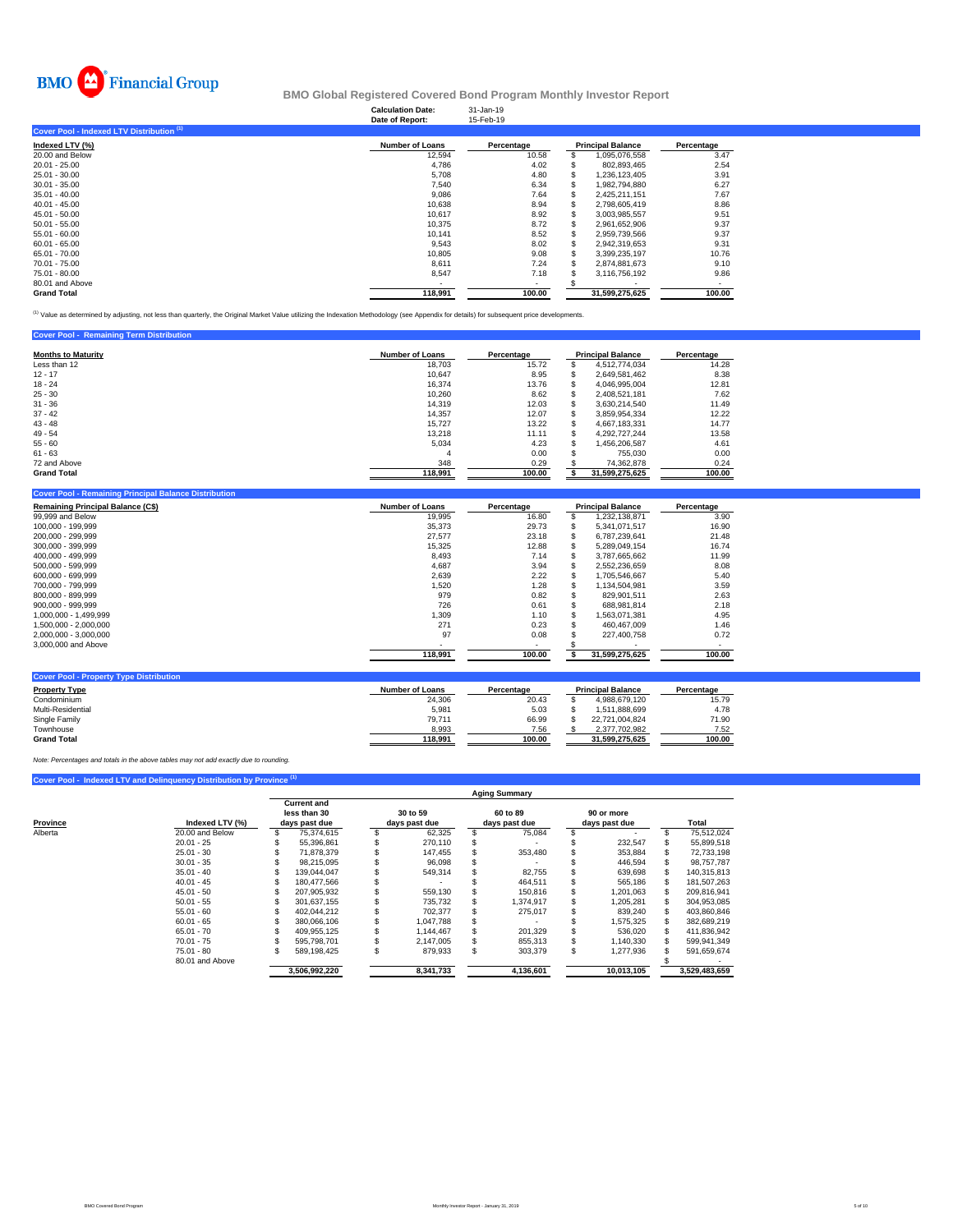

**Calculation Date:** 31-Jan-19 **Date of Report:** 15-Feb-19

**Aging Summary**

|                                 |                                 | less than 30                       | 30 to 59                       | 60 to 89             | 90 or more                     |                        |
|---------------------------------|---------------------------------|------------------------------------|--------------------------------|----------------------|--------------------------------|------------------------|
| <b>Province</b>                 | Indexed LTV (%)                 | days past due                      | days past due                  | days past due        | days past due                  | Total                  |
| <b>British Columbia</b>         | 20.00 and Below                 | \$<br>368,049,668                  | \$<br>1,191,374                | \$<br>361,852        | 243,964<br>\$                  | \$<br>369,846,857      |
|                                 | $20.01 - 25$                    | \$<br>276,143,343                  | \$<br>700,997                  | \$<br>428,432        | \$                             | \$<br>277,272,773      |
|                                 | $25.01 - 30$                    | \$<br>479,852,707                  | \$<br>549,963                  | \$                   | \$<br>640,028                  | \$<br>481,042,698      |
|                                 | $30.01 - 35$                    | \$<br>821,669,442                  | \$<br>999,516                  | \$<br>4,416,516      | \$<br>2,777,664                | \$<br>829,863,138      |
|                                 | $35.01 - 40$                    | \$<br>684,709,097                  | \$<br>1,784,735                | \$<br>1,340,580      | \$<br>1,124,288                | \$<br>688,958,700      |
|                                 | $40.01 - 45$                    | \$<br>571,319,774                  | \$<br>372,091                  | \$<br>464,063        | \$<br>1,462,625                | \$<br>573,618,553      |
|                                 | $45.01 - 50$                    | \$<br>504,804,210                  | \$<br>525,489                  | \$<br>613,126        | \$<br>295,404                  | \$<br>506,238,228      |
|                                 | $50.01 - 55$                    | \$<br>475,002,443                  | \$<br>1,228,333                | \$<br>188,200        | \$<br>994,233                  | \$<br>477,413,209      |
|                                 |                                 |                                    |                                |                      | \$                             |                        |
|                                 | $55.01 - 60$                    | \$<br>390, 381, 257                | \$<br>168,274                  | \$                   | 1,159,123                      | \$<br>391,708,654      |
|                                 | $60.01 - 65$                    | \$<br>408,734,061                  | \$                             | \$                   | \$<br>116,472                  | \$<br>408,850,532      |
|                                 | $65.01 - 70$                    | \$<br>415,846,982                  | \$<br>840,000                  | \$                   | \$<br>344,739                  | \$<br>417,031,721      |
|                                 | $70.01 - 75$                    | 351,951,961<br>\$                  | \$<br>359,335                  | \$<br>363,491        | \$                             | \$<br>352,674,786      |
|                                 | $75.01 - 80$                    | 346,746,636<br>\$.                 | \$                             | \$                   | \$                             | \$<br>346,746,636      |
|                                 | 80.01 and Above                 |                                    |                                |                      |                                |                        |
|                                 |                                 | 6,095,211,579                      | 8,720,109                      | 8,176,260            | 9,158,539                      | 6,121,266,486          |
|                                 |                                 | <b>Current and</b>                 |                                | <b>Aging Summary</b> |                                |                        |
|                                 |                                 | less than 30                       | 30 to 59                       | 60 to 89             | 90 or more                     |                        |
| Province                        | Indexed LTV (%)                 | days past due                      | days past due                  | days past due        | days past due                  | Total                  |
|                                 |                                 |                                    |                                |                      |                                |                        |
| Manitoba                        | 20.00 and Below                 | \$<br>6,901,571                    | \$<br>31,763                   | \$                   | \$<br>1                        | \$<br>6,933,335        |
|                                 | $20.01 - 25$                    | \$<br>4,194,969                    | \$<br>68,151                   | \$                   | \$                             | \$<br>4,263,121        |
|                                 | $25.01 - 30$                    | \$<br>5,720,189                    | \$                             | \$                   | \$                             | \$<br>5,720,189        |
|                                 | $30.01 - 35$                    | \$<br>6,774,488                    | \$<br>$\overline{a}$           | \$                   | \$                             | \$<br>6,774,488        |
|                                 | $35.01 - 40$                    | \$<br>8,649,600                    | \$<br>110,080                  | \$                   | \$                             | \$<br>8,759,680        |
|                                 | $40.01 - 45$                    | \$<br>15,446,385                   | \$<br>125,602                  | \$                   | \$                             | \$<br>15,571,987       |
|                                 | $45.01 - 50$                    | \$<br>22,013,528                   | \$<br>$\overline{\phantom{a}}$ | \$                   | \$                             | \$<br>22,013,528       |
|                                 | $50.01 - 55$                    | \$<br>26,455,471                   | \$                             | \$                   | 196.498<br>\$                  | \$<br>26,651,969       |
|                                 | $55.01 - 60$                    | \$<br>25.566.216                   | \$<br>329,973                  | \$                   | \$<br>156,533                  | 26,052,722             |
|                                 | $60.01 - 65$                    | \$<br>35, 191, 336                 | \$                             | \$                   | \$                             | \$<br>35,191,336       |
|                                 |                                 |                                    |                                |                      |                                | Š.                     |
|                                 | $65.01 - 70$                    | \$<br>45,876,401                   | \$<br>297,164                  | \$<br>169,729        | \$<br>174,672                  | 46,517,965             |
|                                 | $70.01 - 75$                    | \$<br>51,786,245                   | \$<br>160,238                  | \$                   | \$<br>237,978                  | \$<br>52,184,462       |
|                                 | $75.01 - 80$                    | \$<br>39,854,322                   | \$                             | \$                   | \$                             | \$<br>39,854,322       |
|                                 | 80.01 and Above                 |                                    |                                |                      |                                | \$                     |
|                                 |                                 | 294,430,720                        | 1,122,971                      | 169,729              | 765,683                        | 296,489,102            |
|                                 |                                 | <b>Current and</b>                 |                                | <b>Aging Summary</b> |                                |                        |
|                                 |                                 | less than 30                       | 30 to 59                       | 60 to 89             | 90 or more                     |                        |
| Province                        | Indexed LTV (%)                 | days past due                      | days past due                  | days past due        | days past due                  | <b>Total</b>           |
| New Brunswick                   | 20.00 and Below                 | 7,040,900<br>\$                    | \$<br>52,742                   | \$                   | \$                             | 7,093,642<br>\$        |
|                                 | $20.01 - 25$                    | \$<br>4,019,452                    | \$                             | \$                   | \$                             | \$<br>4,019,452        |
|                                 |                                 |                                    |                                |                      |                                |                        |
|                                 | $25.01 - 30$                    | \$<br>5,211,665                    | \$                             | \$                   | \$<br>30,533                   | \$<br>5,242,197        |
|                                 | $30.01 - 35$                    | \$<br>7,420,221                    | \$<br>146,203                  | \$                   | \$<br>54,297                   | \$<br>7,620,721        |
|                                 | $35.01 - 40$                    | \$<br>17,220,583                   | \$                             | \$                   | \$<br>116,598                  | \$<br>17,337,181       |
|                                 | $40.01 - 45$                    | \$<br>26,225,104                   | \$<br>40,501                   | \$                   | \$<br>$\overline{\phantom{m}}$ | 26,265,605             |
|                                 | $45.01 - 50$                    | \$<br>27,597,116                   |                                | \$<br>152,993        | \$                             | \$\$<br>27,750,108     |
|                                 | $50.01 - 55$                    | \$<br>25,592,244                   | \$<br>94,667                   | \$<br>62,686         | ś<br>103,910                   | 25,853,507             |
|                                 | $55.01 - 60$                    | \$<br>21,265,077                   | \$<br>222,713                  | \$                   | \$                             | \$<br>21,487,789       |
|                                 | $60.01 - 65$                    | \$<br>19,925,996                   | \$<br>250,000                  | \$                   | \$                             | \$<br>20,175,996       |
|                                 | $65.01 - 70$                    | \$<br>31,276,398                   | \$                             | \$                   | \$                             | \$<br>31,276,398       |
|                                 |                                 |                                    |                                |                      |                                |                        |
|                                 | $70.01 - 75$                    | \$<br>24,581,966                   | \$                             | \$<br>132,289        | \$                             | \$<br>24,714,255       |
|                                 | $75.01 - 80$<br>80.01 and Above | \$<br>27,955,636                   | \$                             | \$                   | \$.                            | \$<br>27,955,636<br>\$ |
|                                 |                                 |                                    |                                |                      | 305,337                        | 246,792,489            |
|                                 |                                 | 245,332,357                        | 806,827                        | 347,968              |                                |                        |
|                                 |                                 |                                    |                                | <b>Aging Summary</b> |                                |                        |
|                                 |                                 | <b>Current and</b><br>less than 30 | 30 to 59                       | 60 to 89             | 90 or more                     |                        |
|                                 | Indexed LTV (%)                 | days past due                      | days past due                  | days past due        | days past due                  | Total                  |
|                                 | 20.00 and Below                 | 9,050,284<br>\$                    | 75,463<br>\$                   | \$                   | \$<br>58,608                   | \$<br>9,184,355        |
|                                 | $20.01 - 25$                    | \$<br>7,143,089                    | 27,904                         |                      |                                | \$<br>7,170,993        |
|                                 | $25.01 - 30$                    | 10,276,023                         | \$                             | \$                   | \$                             |                        |
|                                 |                                 | \$                                 | \$                             | \$                   | \$                             | \$<br>10,276,023       |
|                                 | $30.01 - 35$                    | \$<br>16,481,833                   | \$<br>200,499                  | \$<br>561,075        | \$                             | \$<br>17,243,407       |
|                                 | $35.01 - 40$                    | \$<br>25,947,201                   | \$<br>259,873                  | \$<br>47,521         | \$<br>119,816                  | \$<br>26,374,411       |
|                                 | $40.01 - 45$                    | \$<br>61,159,957                   | \$<br>568,606                  | \$<br>236,655        | \$<br>1,149,936                | \$<br>63,115,154       |
|                                 | $45.01 - 50$                    | \$<br>73,851,766                   | \$<br>1,015,746                | \$<br>730,456        | \$<br>2,107,568                | \$<br>77,705,537       |
|                                 | $50.01 - 55$                    | \$<br>68,226,065                   | \$<br>319,930                  | \$<br>280,191        | \$<br>357,258                  | \$<br>69,183,444       |
|                                 | $55.01 - 60$                    | \$<br>56,369,602                   | \$<br>67,780                   | S<br>101,419         | \$<br>60,835                   | \$<br>56,599,636       |
|                                 | $60.01 - 65$                    | \$<br>44,282,207                   | \$<br>102,556                  | \$                   | \$<br>114,125                  | \$<br>44,498,888       |
|                                 | $65.01 - 70$                    | \$<br>54, 182, 622                 | \$<br>313,213                  | \$<br>222,112        | \$<br>1,187,698                | \$<br>55,905,645       |
|                                 | $70.01 - 75$                    | \$<br>37,850,804                   | \$<br>708,564                  | \$                   | \$<br>417,451                  | \$<br>38,976,818       |
| <b>Province</b><br>Newfoundland | $75.01 - 80$                    | \$<br>46,878,652                   | Ŝ<br>455,414                   | \$                   | \$                             | Ś.<br>47,334,066       |
|                                 | 80.01 and Above                 | 511,700,104                        | 4,115,547                      | 2,179,430            | 5,573,296                      | \$<br>523,568,377      |

**Current and**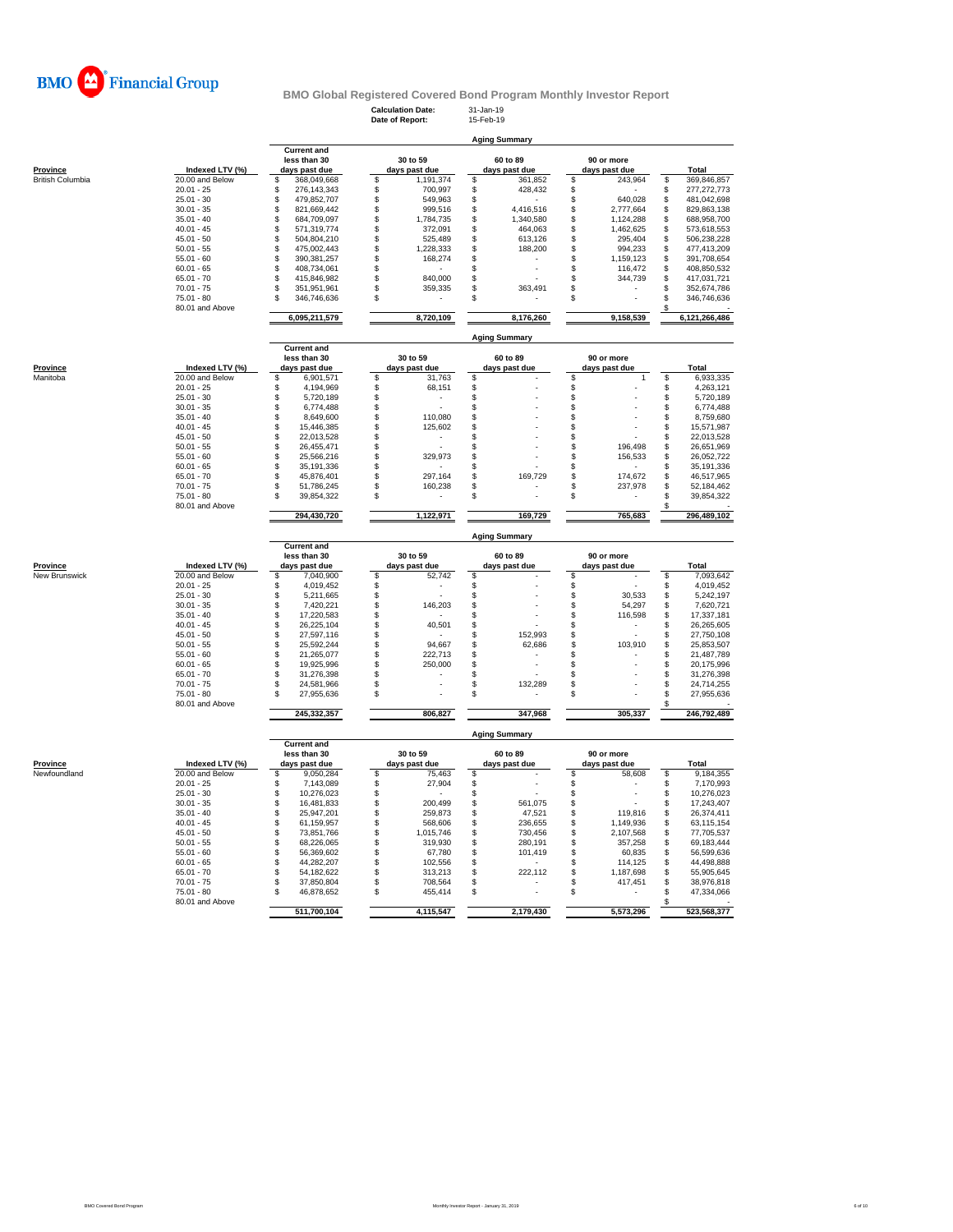

|                                          |                                    |                                        | <b>Calculation Date:</b><br>Date of Report: | 31-Jan-19<br>15-Feb-19<br><b>Aging Summary</b> |                                |                                        |  |  |
|------------------------------------------|------------------------------------|----------------------------------------|---------------------------------------------|------------------------------------------------|--------------------------------|----------------------------------------|--|--|
|                                          |                                    | <b>Current and</b><br>less than 30     | 30 to 59                                    | 60 to 89                                       | 90 or more                     |                                        |  |  |
| <b>Province</b><br>Northwest Territories | Indexed LTV (%)<br>20.00 and Below | days past due<br>\$<br>1,318,744       | days past due<br>\$                         | days past due<br>\$                            | days past due<br>\$            | Total<br>\$<br>1,318,744               |  |  |
|                                          | $20.01 - 25$                       | \$<br>698,219                          | \$<br>57,236                                | \$                                             | \$                             | \$<br>755,455                          |  |  |
|                                          | $25.01 - 30$                       | \$<br>388,809                          | \$                                          | \$                                             | \$                             | \$<br>388,809                          |  |  |
|                                          | $30.01 - 35$                       | \$<br>1,641,200                        | \$                                          | \$                                             | \$                             | \$<br>1,641,200                        |  |  |
|                                          | $35.01 - 40$                       | \$<br>2,544,086                        | \$                                          | \$                                             | \$                             | \$<br>2,544,086                        |  |  |
|                                          | $40.01 - 45$                       | \$<br>1,856,350                        | \$                                          | \$                                             | \$                             | \$<br>1,856,350                        |  |  |
|                                          | $45.01 - 50$                       | \$<br>2,896,617<br>\$                  | \$<br>\$                                    | \$<br>\$                                       | \$<br>\$                       | \$<br>2,896,617                        |  |  |
|                                          | $50.01 - 55$<br>$55.01 - 60$       | 1,977,221<br>\$<br>1,462,847           | \$                                          | \$                                             | \$                             | \$<br>1,977,221<br>\$<br>1,462,847     |  |  |
|                                          | $60.01 - 65$                       | \$<br>176,077                          | \$                                          | \$                                             | \$                             | \$<br>176,077                          |  |  |
|                                          | $65.01 - 70$                       | \$<br>2,721,920                        | \$                                          | \$                                             | \$                             | \$<br>2,721,920                        |  |  |
|                                          | $70.01 - 75$                       | \$<br>1,180,198                        | \$                                          | \$                                             | \$                             | \$<br>1,180,198                        |  |  |
|                                          | $75.01 - 80$                       | \$<br>1,595,096                        | \$                                          | \$                                             | \$                             | \$<br>1,595,096                        |  |  |
|                                          | 80.01 and Above                    | \$<br>20,457,382                       | \$<br>57,236                                | \$                                             | \$                             | \$<br>\$<br>20,514,618                 |  |  |
|                                          |                                    |                                        |                                             | <b>Aging Summary</b>                           |                                |                                        |  |  |
|                                          |                                    | <b>Current and</b><br>less than 30     | 30 to 59                                    | 60 to 89                                       | 90 or more                     |                                        |  |  |
| Province                                 | Indexed LTV (%)                    | days past due                          | days past due                               | days past due                                  | days past due                  | Total                                  |  |  |
| Nova Scotia                              | 20.00 and Below                    | 12,181,067<br>\$                       | \$<br>13,936                                | \$                                             | \$<br>41,479                   | \$<br>12,236,482                       |  |  |
|                                          | $20.01 - 25$                       | \$<br>8,597,412                        | \$                                          | \$                                             | \$                             | \$<br>8,597,412                        |  |  |
|                                          | $25.01 - 30$                       | \$<br>10,645,821                       | \$<br>61,793                                | \$                                             | \$                             | \$<br>10,707,614                       |  |  |
|                                          | $30.01 - 35$                       | \$<br>15,286,403                       | \$                                          | \$                                             | \$<br>47,053                   | \$<br>15,333,456                       |  |  |
|                                          | $35.01 - 40$                       | \$<br>18,853,252                       | \$<br>168,451                               | \$                                             | \$<br>644,252                  | \$<br>19,665,955                       |  |  |
|                                          | $40.01 - 45$<br>$45.01 - 50$       | \$<br>40,010,855<br>\$<br>37,215,205   | \$<br>\$<br>121,511                         | \$<br>38,269<br>\$<br>71,942                   | \$<br>126,694<br>\$<br>158,858 | \$<br>40,175,818<br>\$<br>37,567,517   |  |  |
|                                          | $50.01 - 55$                       | \$<br>54,914,902                       | \$<br>317,805                               | \$<br>902,344                                  | \$<br>101,627                  | \$<br>56,236,678                       |  |  |
|                                          | $55.01 - 60$                       | \$<br>72,086,644                       | \$                                          | \$                                             | \$<br>483,373                  | \$<br>72,570,017                       |  |  |
|                                          | $60.01 - 65$                       | \$<br>78,227,022                       | \$<br>155,715                               | \$<br>226.774                                  | \$                             | \$<br>78,609,511                       |  |  |
|                                          | $65.01 - 70$                       | \$<br>110,482,767                      | \$<br>79,218                                | \$                                             | \$<br>279,376                  | \$<br>110,841,361                      |  |  |
|                                          | $70.01 - 75$                       | \$<br>85,205,750                       | \$                                          | \$                                             | \$                             | \$<br>85,205,750                       |  |  |
|                                          | $75.01 - 80$<br>80.01 and Above    | \$<br>55,319,517                       | \$                                          | \$<br>160,856                                  | \$                             | \$<br>55,480,373<br>\$                 |  |  |
|                                          |                                    | 599,026,617                            | 918,429                                     | 1,400,185                                      | 1.882.712                      | 603,227,944                            |  |  |
|                                          |                                    |                                        |                                             |                                                |                                |                                        |  |  |
|                                          |                                    |                                        |                                             | <b>Aging Summary</b>                           |                                |                                        |  |  |
|                                          |                                    | <b>Current and</b>                     |                                             | 60 to 89                                       |                                |                                        |  |  |
| Province                                 | Indexed LTV (%)                    | less than 30<br>days past due          | 30 to 59<br>days past due                   | days past due                                  | 90 or more<br>days past due    | Total                                  |  |  |
| Nunavut                                  | 20.00 and Below                    | \$                                     | \$                                          | \$                                             | \$                             | \$                                     |  |  |
|                                          | $20.01 - 25$                       | \$                                     | \$                                          | \$                                             | \$                             | \$                                     |  |  |
|                                          | $25.01 - 30$                       | \$                                     | \$                                          | \$                                             | \$                             | \$                                     |  |  |
|                                          | $30.01 - 35$                       | \$                                     | \$                                          | \$                                             | \$                             | \$                                     |  |  |
|                                          | $35.01 - 40$                       | \$                                     | \$                                          | \$<br>\$                                       | \$<br>\$                       | \$<br>\$                               |  |  |
|                                          | $40.01 - 45$<br>$45.01 - 50$       | \$<br>\$                               | \$<br>\$                                    | \$                                             | \$                             | \$                                     |  |  |
|                                          | $50.01 - 55$                       | \$                                     | \$                                          | \$                                             | \$                             | \$                                     |  |  |
|                                          | $55.01 - 60$                       | \$                                     | \$                                          | \$                                             | \$                             | \$                                     |  |  |
|                                          | $60.01 - 65$                       | \$                                     | \$                                          | \$                                             | \$                             | \$                                     |  |  |
|                                          | $65.01 - 70$                       | \$                                     | \$                                          | \$                                             | \$                             | \$                                     |  |  |
|                                          | $70.01 - 75$                       | \$                                     | \$                                          | \$                                             | \$                             | \$                                     |  |  |
|                                          | 75.01 - 80<br>80.01 and Above      | \$<br>\$                               | \$<br>\$                                    | \$<br>\$                                       | \$<br>\$                       | \$<br>\$                               |  |  |
|                                          |                                    | \$                                     | \$                                          | \$                                             | \$                             | \$                                     |  |  |
|                                          |                                    |                                        |                                             | <b>Aging Summary</b>                           |                                |                                        |  |  |
|                                          |                                    | <b>Current and</b><br>less than 30     | 30 to 59                                    | 60 to 89                                       | 90 or more                     |                                        |  |  |
| Province                                 | Indexed LTV (%)                    | days past due                          | days past due                               | days past due                                  | days past due                  | Total                                  |  |  |
| Ontario                                  | 20.00 and Below<br>$20.01 - 25$    | \$<br>511,366,111                      | \$<br>463,708                               | \$<br>180,234<br>956.146                       | \$<br>250,969                  | \$<br>512,261,023                      |  |  |
|                                          | $25.01 - 30$                       | \$<br>370,130,452<br>\$<br>558,813,483 | \$<br>596,347<br>\$<br>310,428              | \$<br>\$                                       | \$<br>211,057<br>\$<br>503,327 | \$<br>371,894,002<br>\$<br>559,627,238 |  |  |
|                                          | $30.01 - 35$                       | \$<br>875,135,582                      | \$<br>2,400,296                             | \$<br>1,430,758                                | \$<br>629,173                  | \$<br>879,595,809                      |  |  |
|                                          | $35.01 - 40$                       | S<br>1,327,620,500                     | \$<br>3,869,600                             | \$<br>248,193                                  | \$<br>512,293                  | \$<br>1,332,250,586                    |  |  |
|                                          | $40.01 - 45$                       | \$<br>1,583,596,350                    | \$<br>1,734,536                             | \$<br>275,193                                  | \$<br>515,089                  | \$<br>1,586,121,169                    |  |  |
|                                          | $45.01 - 50$                       | 1,718,491,720<br>\$                    | \$<br>6,370,743                             | \$<br>1,703,015                                | \$<br>1,079,019                | \$<br>1,727,644,497                    |  |  |
|                                          | $50.01 - 55$                       | 1,509,018,240<br>\$                    | \$<br>3,416,884                             | 700,268<br>\$                                  | \$<br>1,331,013                | \$<br>1,514,466,406                    |  |  |
|                                          | $55.01 - 60$                       | 1,459,804,246<br>\$                    | \$<br>2,791,597                             | 1,045,551<br>\$                                | 1,381,986<br>\$                | 1,465,023,380<br>\$                    |  |  |
|                                          | $60.01 - 65$                       | \$<br>1,399,911,874<br>\$              | \$<br>816,149<br>\$                         | \$<br>922,878<br>\$                            | \$<br>115,359                  | \$<br>1,401,766,260<br>\$              |  |  |
|                                          | $65.01 - 70$<br>$70.01 - 75$       | 1,627,805,553<br>S.<br>1,193,496,575   | 2,574,253<br>\$<br>1,266,297                | 1,102,774<br>\$<br>169,534                     | \$<br>919,591<br>\$<br>701,586 | 1,632,402,172<br>\$<br>1,195,633,992   |  |  |
|                                          | $75.01 - 80$                       | 1,717,198,108<br>\$                    | \$<br>3,388,447                             | \$<br>722,066                                  | \$<br>235,201                  | \$<br>1,721,543,822                    |  |  |
|                                          | 80.01 and Above                    | 15,852,388,796                         | 29,999,287                                  | 9,456,610                                      | 8,385,662                      | \$<br>15,900,230,356                   |  |  |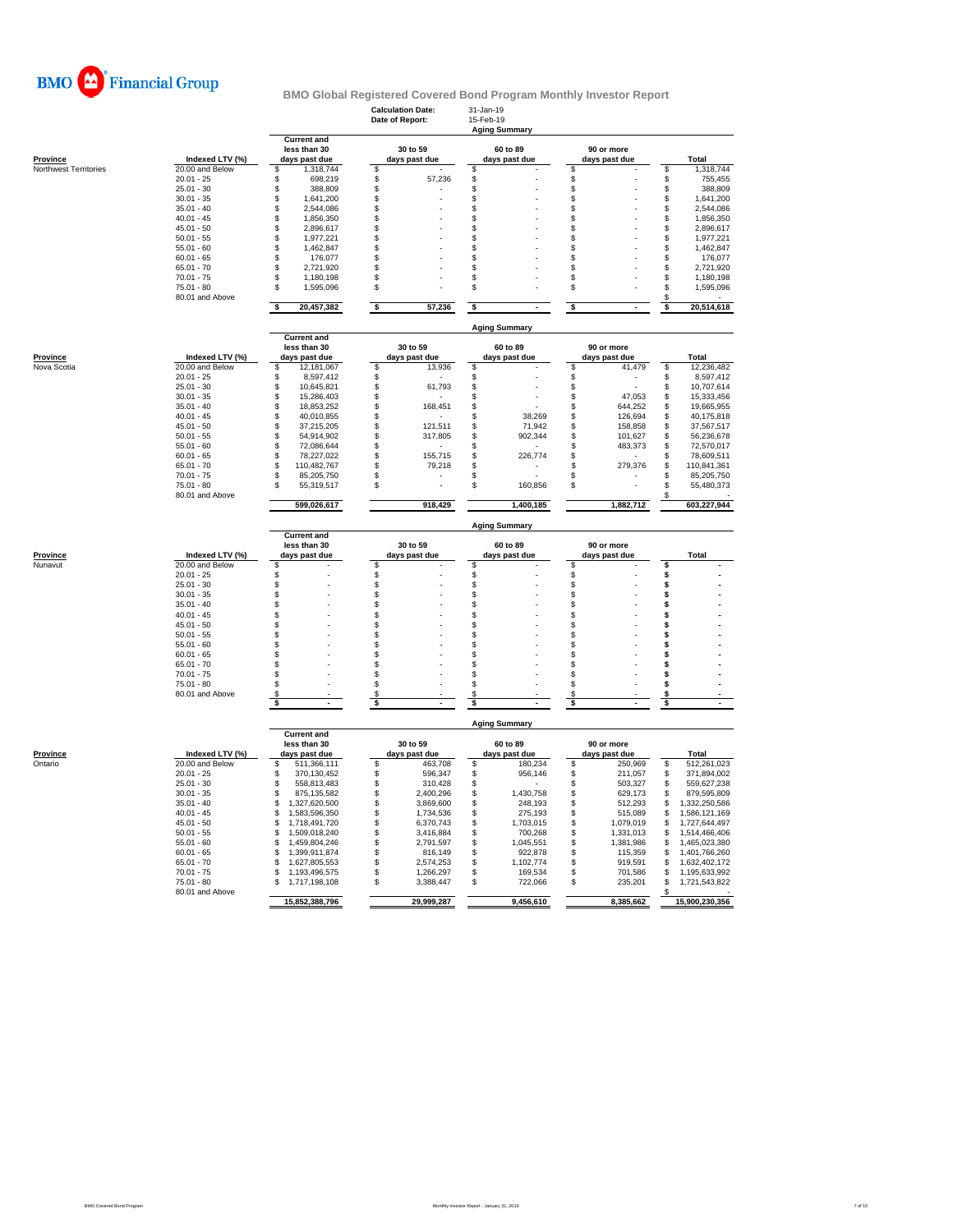

**Calculation Date:** 31-Jan-19

|                          |                                    |                                         | Date of Report:                            |                      |                                 |                                       |
|--------------------------|------------------------------------|-----------------------------------------|--------------------------------------------|----------------------|---------------------------------|---------------------------------------|
|                          |                                    | <b>Current and</b>                      |                                            | <b>Aging Summary</b> |                                 |                                       |
|                          |                                    | less than 30                            | 30 to 59                                   | 60 to 89             | 90 or more                      |                                       |
| Province                 | Indexed LTV (%)                    | days past due                           | days past due                              | days past due        | days past due                   | Total                                 |
| Prince Edward Island     | 20.00 and Below                    | 2,278,134<br>\$                         | \$                                         | S                    | \$                              | \$<br>2,278,134                       |
|                          | $20.01 - 25$                       | \$<br>1,201,745                         | \$                                         | \$                   | \$                              | \$<br>1,201,745                       |
|                          | $25.01 - 30$                       | \$<br>2,067,692                         | \$                                         | \$                   | \$                              | \$<br>2,067,692                       |
|                          | $30.01 - 35$                       | \$<br>3,072,439                         | \$                                         | \$                   | \$                              | \$<br>3,072,439                       |
|                          | $35.01 - 40$                       | \$<br>5,077,060                         | \$                                         | \$<br>166,776        | \$                              | \$<br>5,243,836                       |
|                          | $40.01 - 45$                       | \$<br>8,869,255                         | \$                                         | \$                   | $\mathfrak{L}$                  | \$<br>8,869,255                       |
|                          | $45.01 - 50$                       | \$<br>5,657,398                         | \$                                         | \$                   | \$                              | \$<br>5,657,398                       |
|                          | $50.01 - 55$<br>$55.01 - 60$       | \$<br>6,577,986<br>\$<br>8,272,871      | \$<br>\$                                   | \$<br>\$             | \$<br>$\mathfrak{S}$            | \$<br>6,577,986<br>\$<br>8,272,871    |
|                          | $60.01 - 65$                       | \$<br>8,240,174                         | \$                                         | \$                   | \$                              | \$<br>8,240,174                       |
|                          | $65.01 - 70$                       | \$<br>11,651,855                        | \$                                         | \$                   | \$                              | \$<br>11,651,855                      |
|                          | $70.01 - 75$                       | 10,378,666<br>\$                        | \$                                         | \$                   | \$                              | \$<br>10,378,666                      |
|                          | $75.01 - 80$                       | \$<br>11,347,174                        | \$                                         | \$                   | \$                              | \$<br>11,347,174                      |
|                          | 80.01 and Above                    |                                         |                                            |                      |                                 | \$                                    |
|                          |                                    | 84,692,448                              |                                            | 166,776              |                                 | 84,859,224                            |
|                          |                                    |                                         |                                            | <b>Aging Summary</b> |                                 |                                       |
|                          |                                    | <b>Current and</b>                      |                                            |                      |                                 |                                       |
|                          |                                    | less than 30                            | 30 to 59                                   | 60 to 89             | 90 or more                      |                                       |
| Province                 | Indexed LTV (%)                    | days past due                           | days past due                              | days past due        | days past due                   | <b>Total</b>                          |
| Quebec                   | 20.00 and Below                    | \$.<br>83,895,586                       | \$<br>96,836                               | \$<br>25,851         | \$<br>133,193                   | 84, 151, 467<br>\$                    |
|                          | $20.01 - 25$<br>$25.01 - 30$       | \$<br>60,445,984                        | \$<br>297,446                              | \$                   | \$                              | \$<br>60,743,430                      |
|                          | $30.01 - 35$                       | \$<br>73,714,117<br>102,012,943<br>\$   | \$<br>336,036<br>\$<br>465,969             | \$<br>78,859<br>\$   | 149,868<br>\$<br>$\mathfrak{L}$ | \$<br>74,278,880<br>\$<br>103,160,658 |
|                          | $35.01 - 40$                       | \$<br>142,662,956                       | \$<br>533,938                              | 681,746<br>\$        | 1,007,771<br>\$                 | 144,204,665<br>\$                     |
|                          | $40.01 - 45$                       | \$<br>227,491,403                       | \$<br>1,257,976                            | \$<br>1,220,233      | \$<br>590,004                   | \$<br>230,559,615                     |
|                          | $45.01 - 50$                       | \$<br>333,553,397                       | \$<br>1,988,414                            | \$<br>388,690        | \$<br>1,596,620                 | 337,527,122<br>\$                     |
|                          | $50.01 - 55$                       | \$<br>419,723,709                       | \$<br>2,538,045                            | \$                   | \$<br>2,188,928                 | \$<br>424,450,682                     |
|                          | $55.01 - 60$                       | 460,021,092<br>\$                       | $$\mathbb{S}$$<br>3,429,447                | \$<br>1,132,108      | \$<br>2,532,716                 | \$<br>467,115,363                     |
|                          | $60.01 - 65$                       | \$<br>512,595,113                       | \$<br>3,059,109                            | \$<br>1,537,630      | \$<br>1,778,661                 | \$<br>518,970,514                     |
|                          | $65.01 - 70$                       | 629,535,398<br>\$                       | \$<br>3,022,267                            | \$<br>471,831        | \$<br>395,936                   | \$<br>633,425,432                     |
|                          | $70.01 - 75$                       | \$<br>480, 177, 257                     | \$<br>1,084,816                            | 1,565,963<br>S       | \$<br>1,387,380                 | 484,215,417<br>\$                     |
|                          | $75.01 - 80$                       | 232,032,753<br>\$                       | \$<br>642,948                              | \$<br>539,872        | \$                              | \$<br>233,215,573                     |
|                          | 80.01 and Above                    |                                         |                                            |                      |                                 | S<br>3,796,018,819                    |
|                          |                                    | 3,757,861,710                           | 18,753,247                                 |                      |                                 |                                       |
|                          |                                    |                                         |                                            | 7,642,784            | 11,761,079                      |                                       |
|                          |                                    |                                         |                                            | <b>Aging Summary</b> |                                 |                                       |
|                          |                                    | <b>Current and</b><br>less than 30      |                                            |                      |                                 |                                       |
|                          |                                    |                                         | 30 to 59                                   | 60 to 89             | 90 or more                      | Total                                 |
| Province<br>Saskatchewan | Indexed LTV (%)<br>20.00 and Below | days past due<br>\$<br>13,250,051       | days past due<br>\$<br>100,208             | days past due<br>\$  | days past due<br>\$<br>1        | \$<br>13,350,260                      |
|                          | $20.01 - 25$                       | 9,717,839<br>\$                         | \$                                         | \$                   | \$                              | 9,717,839<br>\$                       |
|                          | $25.01 - 30$                       | \$<br>11,676,239                        | \$<br>107,161                              | $\mathsf{\$}$        | $\mathbf{s}$                    | \$<br>11,783,401                      |
|                          | $30.01 - 35$                       | 17,996,655<br>\$                        | \$<br>85,721                               | \$                   | \$                              | \$<br>18,082,376                      |
|                          | $35.01 - 40$                       | \$<br>37,840,212                        | \$<br>249,665                              | \$                   | \$<br>128,973                   | \$<br>38,218,850                      |
|                          | $40.01 - 45$                       | \$<br>68,416,356                        | \$                                         | \$                   | \$                              | \$<br>68,416,356                      |
|                          | $45.01 - 50$                       | \$<br>46,770,825                        | \$<br>103,369                              | \$                   | 629,731<br>\$                   | \$<br>47,503,926                      |
|                          | $50.01 - 55$                       | \$<br>51,824,169                        | \$                                         | S                    | \$<br>1,216,611                 | \$<br>53,040,780                      |
|                          | $55.01 - 60$                       | \$<br>42,757,145                        | \$                                         | \$                   | \$                              | \$<br>42,757,145                      |
|                          | $60.01 - 65$                       | \$<br>41,802,748                        | \$                                         | \$                   | 86,334<br>\$                    | Ś.<br>41,889,082                      |
|                          | $65.01 - 70$                       | \$<br>43,923,340                        | \$<br>288,585                              | S                    | \$                              | \$<br>44,211,925                      |
|                          | $70.01 - 75$                       | \$<br>29,424,444                        | \$                                         | S                    | \$                              | \$<br>29,424,444                      |
|                          | $75.01 - 80$                       | \$<br>39,076,628                        | \$                                         | S                    | \$                              | \$<br>39,076,628                      |
|                          | 80.01 and Above                    | 454,476,651                             | 934,709                                    |                      | 2,061,651                       | 457,473,011                           |
|                          |                                    |                                         |                                            | <b>Aging Summary</b> |                                 |                                       |
|                          |                                    | <b>Current and</b>                      |                                            |                      |                                 |                                       |
|                          |                                    | less than 30                            | 30 to 59                                   | 60 to 89             | 90 or more                      |                                       |
| <b>Province</b>          | Indexed LTV (%)                    | days past due                           | days past due                              | days past due        | days past due                   | Total                                 |
| <b>Yukon Territories</b> | 20.00 and Below<br>$20.01 - 25$    | \$<br>910,236<br>\$                     | \$                                         | S                    | \$                              | 910,236<br>\$                         |
|                          | $25.01 - 30$                       | 1,357,725<br>\$<br>2,255,467            | \$<br>\$                                   | \$                   | \$<br>\$                        | \$<br>1,357,725<br>2,255,467          |
|                          | $30.01 - 35$                       | \$<br>1,649,402                         | \$                                         | \$<br>\$             | \$                              | \$<br>\$<br>1,649,402                 |
|                          | $35.01 - 40$                       | \$<br>1,337,387                         | \$                                         | \$                   | $\mathfrak{L}$                  | \$<br>1,337,387                       |
|                          | $40.01 - 45$                       | \$<br>2,528,295                         | \$                                         | \$                   | \$                              | \$<br>2,528,295                       |
|                          | $45.01 - 50$                       | \$<br>1,445,752                         | \$                                         | \$<br>218,387        | \$                              | \$<br>1,664,138                       |
|                          | $50.01 - 55$                       | \$<br>847,940                           | \$                                         | \$                   | £.                              | \$<br>847,940                         |
|                          | $55.01 - 60$                       | \$<br>2,828,296                         | \$                                         | \$                   | \$                              | \$<br>2,828,296                       |
|                          | $60.01 - 65$                       | \$<br>1,262,065                         | \$                                         | \$                   | \$.                             | \$<br>1,262,065                       |
|                          | $65.01 - 70$                       | \$<br>1,411,861                         | \$                                         | \$                   | \$                              | \$<br>1,411,861                       |
|                          | $70.01 - 75$                       | \$<br>351,535                           | \$                                         | $\mathfrak{s}$       | £.                              | \$<br>351,535                         |
|                          | $75.01 - 80$                       | \$<br>947,192                           | \$                                         | \$                   | \$                              | \$<br>947,192                         |
|                          | 80.01 and Above                    | S<br>19,133,153<br>$\overline{\bullet}$ | \$<br>$\overline{\boldsymbol{\mathsf{s}}}$ | S<br>218,387<br>s    | S<br>\$                         | \$<br>19,351,540<br>\$                |

<sup>(1)</sup> Value as determined by adjusting, not less than quarterly, the Original Market Value utilizing the Indexation Methodology (see Appendix for details) for subsequent price developments.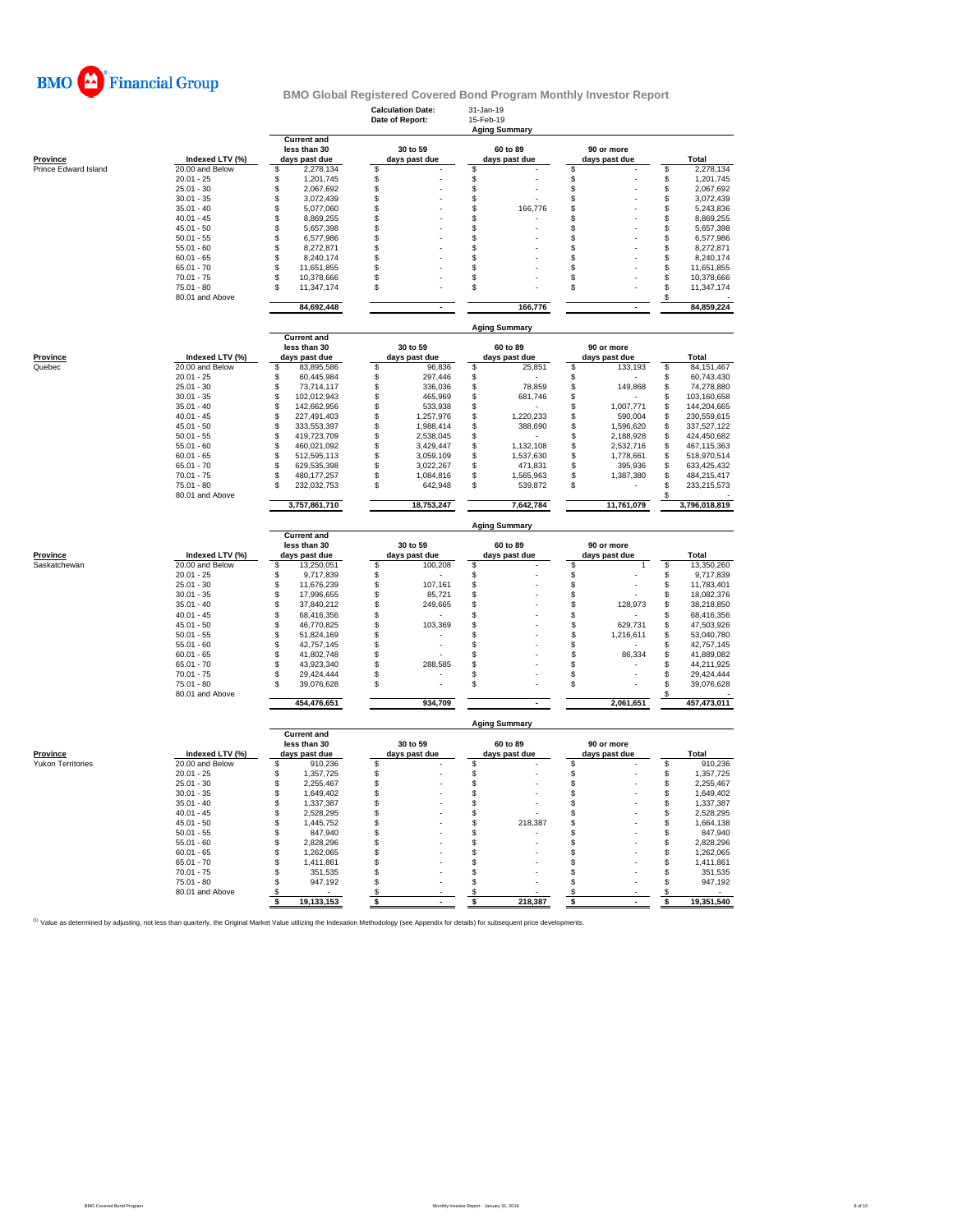

**Calculation Date:** 31-Jan-19 **Date of Report:** 15-Feb-19

**Cover Pool - Current LTV Distribution by Credit Score (1)** 

|                 | <b>Credit Scores</b> |                   |  |             |  |             |  |               |  |               |  |               |  |                |  |                |
|-----------------|----------------------|-------------------|--|-------------|--|-------------|--|---------------|--|---------------|--|---------------|--|----------------|--|----------------|
| Indexed LTV (%) |                      | Score Unavailable |  | <600        |  | 600 - 650   |  | 651 - 700     |  | 701 - 750     |  | 751 - 800     |  | >800           |  | Total          |
| 20,00 and Below |                      | 18.540.526        |  | 10.396.784  |  | 18.090.127  |  | 48.294.848    |  | 110.028.480   |  | 152.988.723   |  | 736.737.070    |  | 1.095.076.558  |
| $20.01 - 25$    |                      | 14.334.832        |  | 6.962.690   |  | 19.265.496  |  | 41.622.125    |  | 86.166.006    |  | 134.854.886   |  | 499.687.430    |  | 802.893.465    |
| $25.01 - 30$    |                      | 10.515.832        |  | 12.478.101  |  | 21.419.321  |  | 64.298.994    |  | 173.744.102   |  | 197.081.424   |  | 756.585.632    |  | 1.236.123.405  |
| $30.01 - 35$    |                      | 11.221.456        |  | 24.148.819  |  | 55.981.689  |  | 129.779.260   |  | 274.287.557   |  | 386.030.010   |  | 1.101.346.087  |  | 1.982.794.880  |
| $35.01 - 40$    |                      | 18,522,908        |  | 32.819.269  |  | 72.955.412  |  | 167.223.800   |  | 348.827.763   |  | 484,923,555   |  | 1.299.938.444  |  | 2.425.211.151  |
| $40.01 - 45$    |                      | 10.260.780        |  | 42.611.705  |  | 86.139.620  |  | 228.437.880   |  | 404.172.336   |  | 548.392.934   |  | 1.478.590.165  |  | 2.798.605.419  |
| $45.01 - 50$    |                      | 11.716.491        |  | 48.037.208  |  | 106.592.090 |  | 226.948.537   |  | 463.544.288   |  | 599.769.243   |  | 1.547.377.700  |  | 3.003.985.557  |
| $50.01 - 55$    |                      | 24.572.190        |  | 54,820,622  |  | 102.828.478 |  | 247.731.395   |  | 435,253,593   |  | 568.191.251   |  | 1,528,255,377  |  | 2,961,652,906  |
| $55.01 - 60$    |                      | 31.586.377        |  | 44.648.687  |  | 90.305.038  |  | 248.875.254   |  | 459.800.502   |  | 582.026.103   |  | 1.502.497.606  |  | 2.959.739.566  |
| $60.01 - 65$    |                      | 48.145.211        |  | 48.649.696  |  | 107.973.586 |  | 279.575.195   |  | 446.907.249   |  | 582.654.630   |  | 1.428.414.086  |  | 2.942.319.653  |
| $65.01 - 70$    |                      | 61,565,508        |  | 44.992.614  |  | 126.596.397 |  | 306.688.409   |  | 570.439.833   |  | 639.756.027   |  | 1.649.196.409  |  | 3,399,235,197  |
| $70.01 - 75$    |                      | 14,851,964        |  | 29.196.815  |  | 82.154.137  |  | 256.357.158   |  | 492.511.165   |  | 627.428.109   |  | 1,372,382,326  |  | 2.874.881.673  |
| $75.01 - 80$    |                      | 3.690.326         |  | 22.963.232  |  | 64.460.139  |  | 257.904.155   |  | 545.101.356   |  | 689.751.360   |  | 1.532.885.625  |  | 3.116.756.192  |
| 80.01 and Above |                      |                   |  |             |  |             |  |               |  |               |  |               |  |                |  |                |
|                 |                      | 279.524.401       |  | 422,726,242 |  | 954.761.532 |  | 2.503.737.009 |  | 4.810.784.230 |  | 6.193.848.256 |  | 16.433.893.956 |  | 31.599.275.625 |

<sup>(1)</sup> Value as determined by adjusting, not less than quarterly, the Original Market Value utilizing the Indexation Methodology (see Appendix for details) for subsequent price developments.